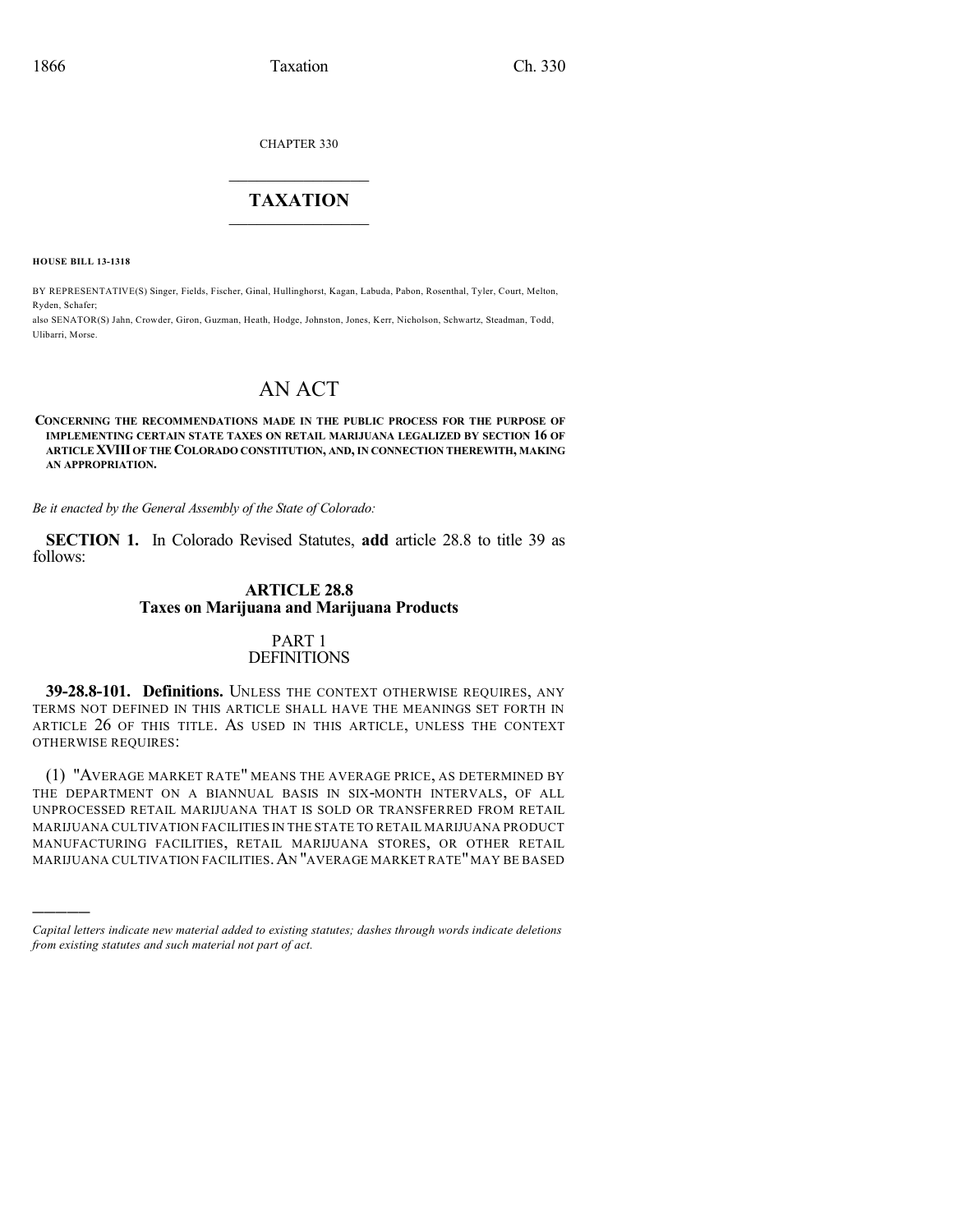ON THE PURCHASER OR TRANSFEREE OF UNPROCESSED RETAIL MARIJUANA OR ON THE NATURE OF THE UNPROCESSED RETAIL MARIJUANA THAT IS SOLD OR TRANSFERRED.

(2) "CONSUMER" MEANS A PERSON TWENTY-ONE YEARS OF AGE OR OLDER WHO PURCHASES RETAIL MARIJUANA OR RETAIL MARIJUANA PRODUCTS FOR PERSONAL USE BY PERSONS TWENTY-ONE YEARS OF AGE OR OLDER BUT NOT FOR RESALE TO **OTHERS** 

(3) "DEPARTMENT" MEANS THE DEPARTMENT OF REVENUE.

(4) "INDUSTRIAL HEMP" MEANS THE PLANT OF THE GENUS CANNABIS AND ANY PART OF SUCH PLANT, WHETHER GROWING OR NOT, WITH A DELTA-9 TETRAHYDROCANNABINOL CONCENTRATION THAT DOES NOT EXCEED THREE-TENTHS PERCENT ON A DRY WEIGHT BASIS.

(5) "LOCAL GOVERNMENT" MEANS A COUNTY, MUNICIPALITY, OR CITY AND COUNTY.

(6) "MEDICAL MARIJUANA CENTER" MEANS AN ENTITY LICENSED BY THE DEPARTMENT TO SELL MARIJUANA AND MARIJUANA PRODUCTS PURSUANT TO SECTION 14 OF ARTICLE XVIII OF THE STATE CONSTITUTION AND THE "COLORADO MEDICAL MARIJUANA CODE", ARTICLE 43.3 OF TITLE 12, C.R.S.

(7) "RETAIL MARIJUANA" MEANS ALL PARTS OF THE PLANT OF THE GENUS CANNABIS WHETHER GROWING OR NOT, THE SEEDS THEREOF, THE RESIN EXTRACTED FROM ANY PART OF THE PLANT, AND EVERY COMPOUND, MANUFACTURE, SALT, DERIVATIVE, MIXTURE, OR PREPARATION OF THE PLANT, ITS SEEDS, OR ITS RESIN, INCLUDING MARIJUANA CONCENTRATE. "RETAIL MARIJUANA" DOES NOT INCLUDE INDUSTRIAL HEMP, NOR DOES IT INCLUDE FIBER PRODUCED FROM THE STALKS, OIL, CAKE MADE FROM THE SEEDS OF THE PLANT, STERILIZED SEED OF THE PLANT THAT IS INCAPABLE OF GERMINATION, OR THE WEIGHT OF ANY OTHER INGREDIENT COMBINED WITH MARIJUANA TO PREPARE TOPICAL OR ORAL ADMINISTRATIONS, FOOD, DRINK, OR OTHER PRODUCT.

(8) "RETAIL MARIJUANA CULTIVATION FACILITY"MEANS AN ENTITY LICENSED TO CULTIVATE, PREPARE, AND PACKAGE RETAIL MARIJUANA AND SELL RETAIL MARIJUANA TO RETAIL MARIJUANA STORES, TO RETAIL MARIJUANA PRODUCT MANUFACTURING FACILITIES, AND TO OTHER RETAIL MARIJUANA CULTIVATION FACILITIES, BUT NOT TO CONSUMERS.

(9) "RETAIL MARIJUANA PRODUCTS"MEANS CONCENTRATED RETAIL MARIJUANA PRODUCTS AND RETAIL MARIJUANA PRODUCTS THAT ARE COMPRISED OF RETAIL MARIJUANA AND OTHER INGREDIENTS AND ARE INTENDED FOR USE OR CONSUMPTION, SUCH AS, BUT NOT LIMITED TO, EDIBLE PRODUCTS, OINTMENTS, AND TINCTURES.

(10) "RETAIL MARIJUANA PRODUCT MANUFACTURING FACILITY" MEANS AN ENTITY LICENSED TO PURCHASE RETAIL MARIJUANA;MANUFACTURE,PREPARE, AND PACKAGE RETAIL MARIJUANA PRODUCTS;AND SELL RETAIL MARIJUANA AND RETAIL MARIJUANA PRODUCTS TO OTHER RETAIL MARIJUANA PRODUCT MANUFACTURING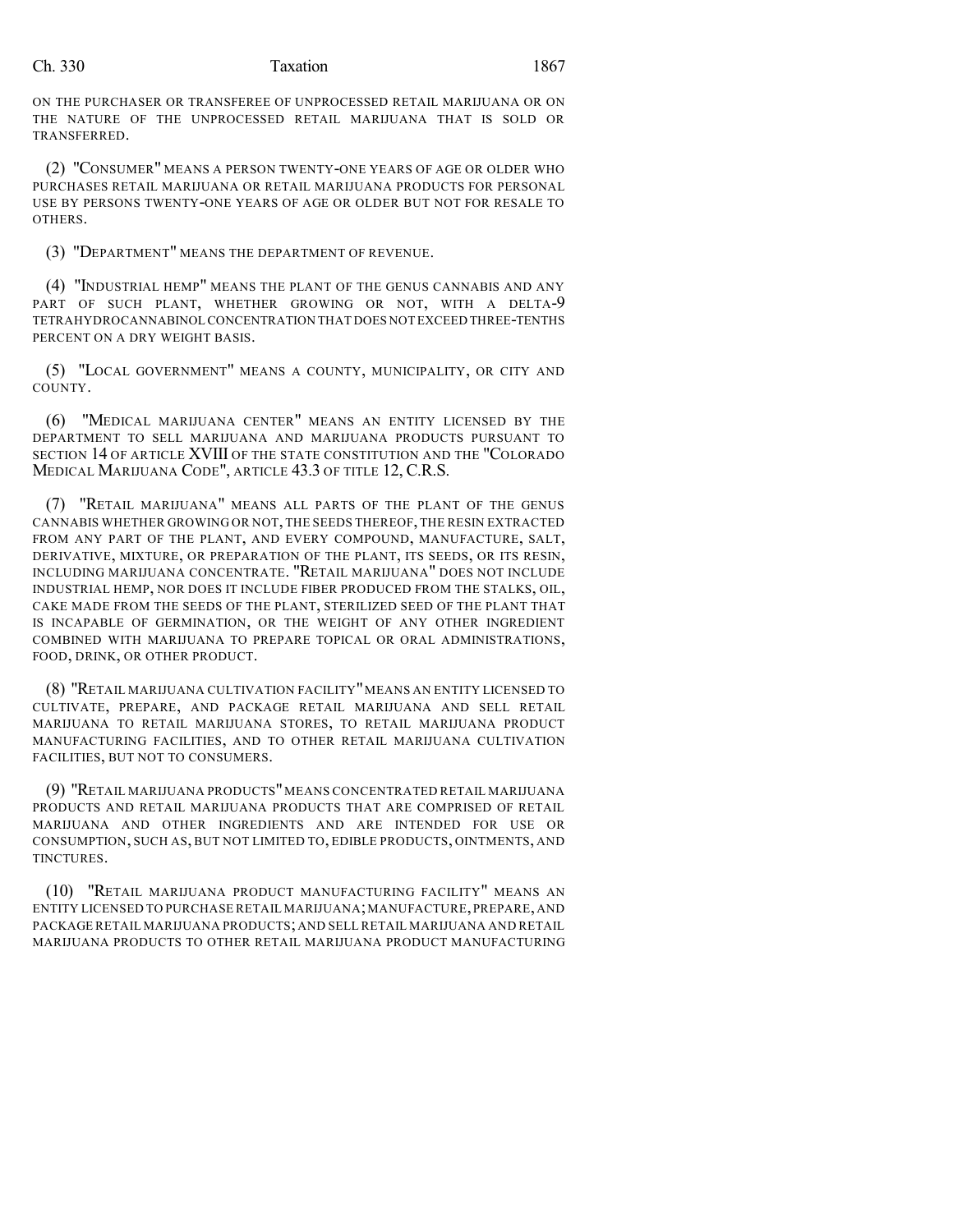# 1868 Taxation Ch. 330

FACILITIES AND TO RETAIL MARIJUANA STORES, BUT NOT TO CONSUMERS.

(11) "RETAIL MARIJUANA SALES TAX"MEANS THE SALES TAX IMPOSED ON RETAIL MARIJUANA AND RETAIL MARIJUANA PRODUCTS PURSUANT TO PART 2 OF THIS ARTICLE.

(12) "RETAIL MARIJUANA STORE" MEANS AN ENTITY LICENSED BY THE DEPARTMENT TO PURCHASE RETAIL MARIJUANA FROM RETAIL MARIJUANA CULTIVATION FACILITIES AND RETAIL MARIJUANA AND RETAIL MARIJUANA PRODUCTS FROM RETAIL MARIJUANA PRODUCT MANUFACTURING FACILITIES AND TO SELL RETAIL MARIJUANA AND RETAIL MARIJUANA PRODUCTS TO CONSUMERS.

(13) "SALE" MEANS ANY EXCHANGE OR BARTER, IN ANY MANNER OR BY ANY MEANS WHATSOEVER, FOR CONSIDERATION.

(14) "TRANSFER" MEANS TO GRANT, CONVEY, HAND OVER, ASSIGN, SELL, EXCHANGE, OR BARTER, IN ANY MANNER OR BY ANY MEANS, WITH OR WITHOUT CONSIDERATION.

(15) "UNPROCESSED RETAIL MARIJUANA"MEANS MARIJUANA AT THE TIME OF THE FIRST TRANSFER OR SALE FROM A RETAIL MARIJUANA CULTIVATION FACILITY TO A RETAIL MARIJUANA PRODUCT MANUFACTURING FACILITY OR A RETAIL MARIJUANA STORE.

# PART 2 RETAIL MARIJUANA SALES TAX

**39-28.8-201. Retail marijuana salestax - administration - enforcement.** THE TAX IMPOSED PURSUANT TO THIS PART 2 SHALL BE ADMINISTERED AND ENFORCED IN ACCORDANCE WITH THE PROVISIONS OF ARTICLE 21 OF THIS TITLE AND PART 1 OF ARTICLE 26 OF THIS TITLE, INCLUDING, WITHOUT LIMITATION, ANY PENALTIES FOR FAILURE TO MAKE ANY RETURN OR TO COLLECT OR PAY ANY TAX; EXCEPT THAT, IN THE EVENT OF A CONFLICT BETWEEN THE PROVISIONS OF THIS PART 2 AND THE PROVISIONS OF ARTICLE 21 OF THIS TITLE OR PART 1 OF ARTICLE 26 OF THIS TITLE, THE PROVISIONS OF THIS PART 2 SHALL CONTROL.

**39-28.8-202. Retail marijuana sales tax.** (1) (a) IN ADDITION TO THE TAX IMPOSED PURSUANT TO PART 1 OF ARTICLE 26 OF THIS TITLE AND THE SALES TAX IMPOSED BY A LOCAL GOVERNMENT PURSUANT TO TITLE 29, 30, 31, OR 32, BEGINNING JANUARY 1, 2014, THERE IS IMPOSED UPON ALL SALES OF RETAIL MARIJUANA AND RETAIL MARIJUANA PRODUCTS BY A RETAILER A TAX AT THE RATE OF TEN PERCENT OF THE AMOUNT OF THE SALE, TO BE COMPUTED IN ACCORDANCE WITH SCHEDULES OR FORMS PRESCRIBED BY THE EXECUTIVE DIRECTOR OF THE DEPARTMENT; EXCEPT THAT A RETAIL MARIJUANA STORE IS NOT ALLOWED TO RETAIN ANY PORTION OF THE RETAIL MARIJUANA SALES TAX COLLECTED PURSUANT TO THIS PART 2 TO COVER THE EXPENSES OF COLLECTING AND REMITTING THE TAX AND EXCEPT THAT THE DEPARTMENT OF REVENUE MAY REQUIRE A RETAILER TO MAKE RETURNS AND REMIT THE TAX DESCRIBED IN THIS PART 2 BY ELECTRONIC MEANS.

(b) THE MAXIMUM TAX RATE THAT MAY BE IMPOSED PURSUANT TO THIS SECTION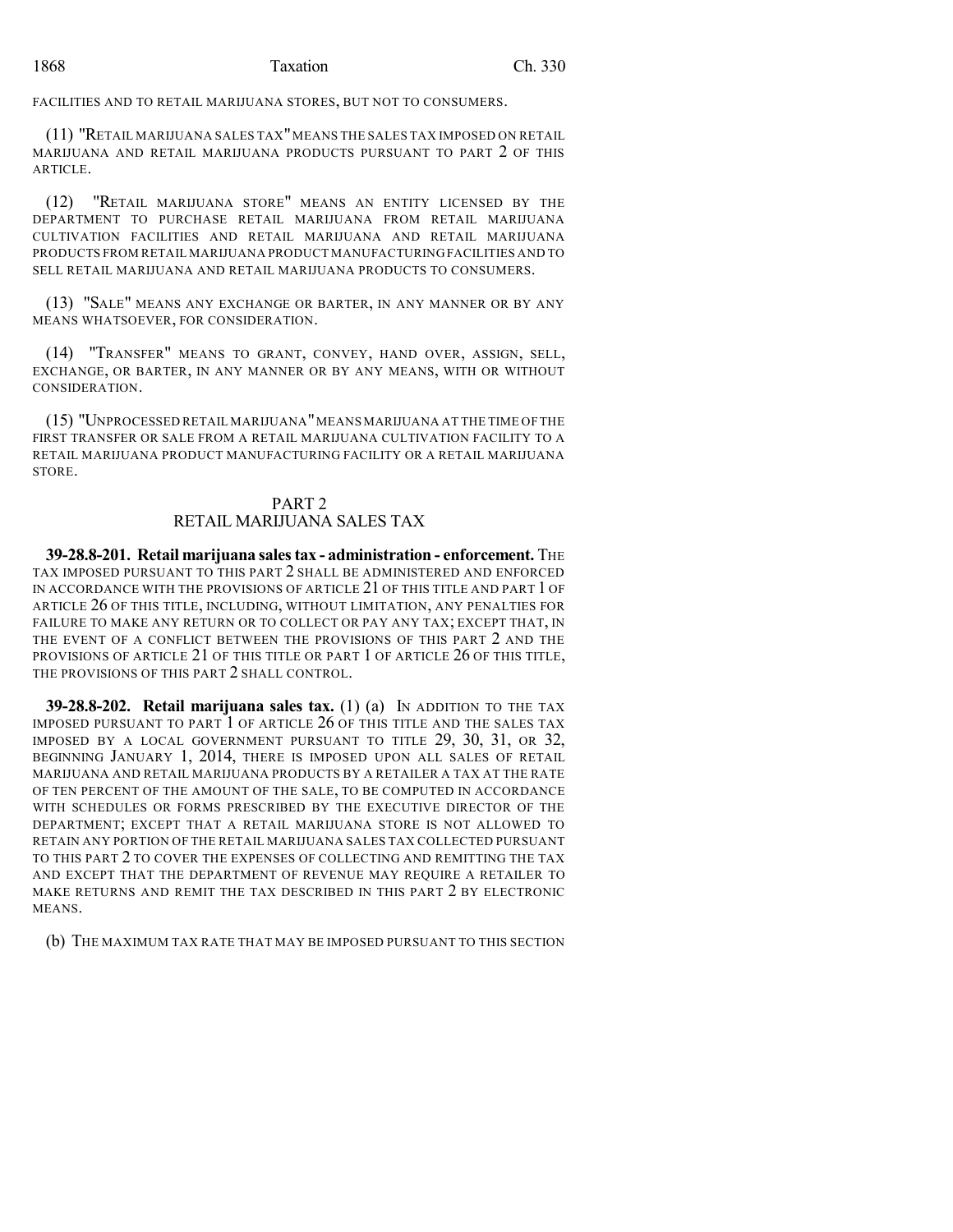IS FIFTEEN PERCENT. AT ANY TIME ON OR AFTER JANUARY 1, 2014, THE GENERAL ASSEMBLY MAY, BY A BILL ENACTED BY THE GENERAL ASSEMBLY AND THAT BECOMES LAW:

(I) ESTABLISH A TAX RATE TO BE IMPOSED PURSUANT TO THIS SUBSECTION (1) THAT IS LOWER THAN FIFTEEN PERCENT OF THE SALE OF RETAIL MARIJUANA OR RETAIL MARIJUANA PRODUCTS; OR

(II) AFTER ESTABLISHING A TAX RATE THAT IS LOWER THAN FIFTEEN PERCENT PURSUANT TO SUBPARAGRAPH  $(I)$  OF THIS PARAGRAPH  $(b)$ , INCREASE THE TAX RATE TO BE IMPOSED PURSUANT TO THIS SUBSECTION (1); EXCEPT THAT, IN NO EVENT SHALL THE GENERAL ASSEMBLY INCREASE THE TAX RATE ABOVE FIFTEEN PERCENT OF THE SALE OF RETAIL MARIJUANA OR RETAIL MARIJUANA PRODUCTS. NOTWITHSTANDING ANY OTHER PROVISION OF LAW, AN INCREASE IN THE TAX RATE PURSUANT TO THIS SUBPARAGRAPH (II) SHALL NOT REQUIRE VOTER APPROVAL SUBSEQUENT TO THE VOTER APPROVAL REQUIRED PURSUANT PART 4 OF THIS ARTICLE.

(2) NOTHING IN THIS SECTION SHALL BE CONSTRUED TO IMPOSE A TAX ON THE SALE OF MARIJUANA OR MARIJUANA PRODUCTS TO ANY PERSON BY A MEDICAL MARIJUANA CENTER.

(3) THE DEPARTMENT MAY REQUIRE RETAIL MARIJUANA STORES TO FILE TAX RETURNS AND REMIT PAYMENTS DUE PURSUANT TO THIS PART 2 ELECTRONICALLY. THE DEPARTMENT SHALL PROMULGATE RULES GOVERNING ELECTRONIC PAYMENT AND FILING.

**39-28.8-203. Disposition of collections.** (1) THE PROCEEDS OF ALL MONEYS COLLECTED FROM THE RETAIL MARIJUANA SALES TAX SHALL BE CREDITED TO THE OLD AGE PENSION FUND CREATED IN SECTION 1 OF ARTICLE XXIV OF THE STATE CONSTITUTION IN ACCORDANCE WITH PARAGRAPHS (a) AND (f) OF SECTION 2 OF ARTICLE XXIV OF THE STATE CONSTITUTION. FOR EACH FISCAL YEAR IN WHICH A TAX IS COLLECTED PURSUANT TO THIS PART 2, AN AMOUNT SHALL BE DISTRIBUTED FROM THE GENERAL FUND AS FOLLOWS:

(a)(I) AN AMOUNT EQUAL TO FIFTEEN PERCENT OF THE GROSS RETAIL MARIJUANA SALES TAX REVENUES COLLECTED BY THE DEPARTMENT SHALL BE APPORTIONED TO LOCAL GOVERNMENTS. THE CITY OR TOWN SHARE SHALL BE APPORTIONED ACCORDING TO THE PERCENTAGE THAT RETAIL MARIJUANA SALES TAX REVENUES COLLECTED BY THE DEPARTMENT WITHIN THE BOUNDARIES OF THE CITY OR TOWN BEARS TO THE TOTAL RETAIL MARIJUANA SALES TAX REVENUES COLLECTED BY THE DEPARTMENT. THE COUNTY SHARE SHALL BE APPORTIONED ACCORDING TO THE PERCENTAGE THAT RETAIL MARIJUANA SALES TAX REVENUES COLLECTED BY THE DEPARTMENT IN THE UNINCORPORATED AREA OF THE COUNTY BEARS TO TOTAL RETAIL MARIJUANA SALES TAX REVENUES COLLECTED BY THE DEPARTMENT.

(II) THE DEPARTMENT OF REVENUE SHALL CERTIFY TO THE STATE TREASURER, AT LEAST ANNUALLY, THE PERCENTAGE FOR APPORTIONMENT TO EACH LOCAL GOVERNMENT, AND THE PERCENTAGE FOR APPORTIONMENT SO CERTIFIED SHALL BE APPLIED BY SAID DEPARTMENT IN ALL DISTRIBUTIONS TO LOCAL GOVERNMENTS UNTIL CHANGED BY CERTIFICATION TO THE STATE TREASURER.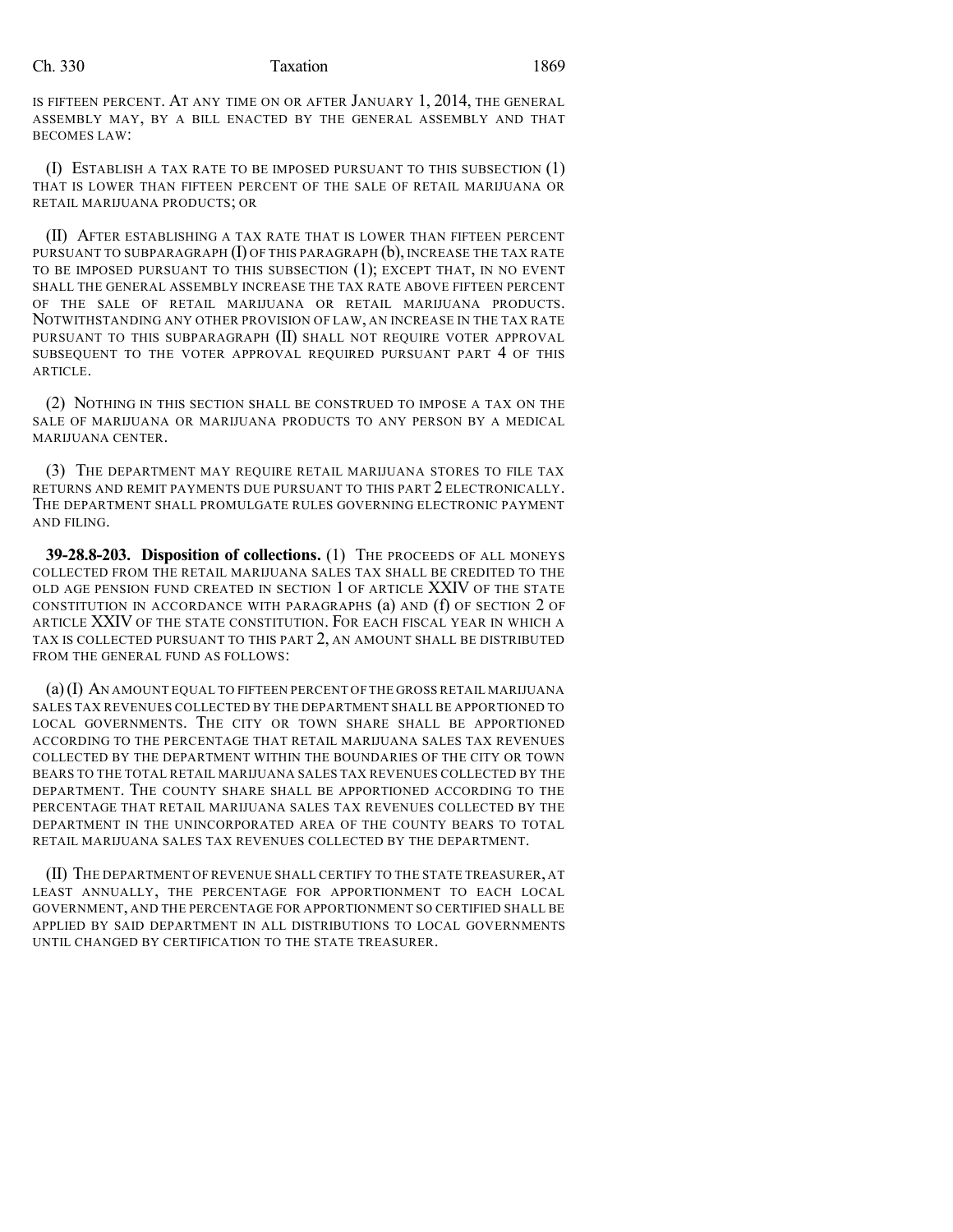(III) DISTRIBUTION TO EACH LOCAL GOVERNMENT PURSUANT TO THIS PARAGRAPH (a) SHALL BE MADE MONTHLY, NO LATER THAN THE FIFTEENTH DAY OF THE SECOND SUCCESSIVE MONTH AFTER THE MONTH FOR WHICH RETAIL MARIJUANA SALES TAX COLLECTIONS ARE MADE.

(IV) EACH LOCAL GOVERNMENT, UPON REQUEST AND DURING ESTABLISHED BUSINESS HOURS,SHALL BE ENTITLED TO VERIFY WITH THE EXECUTIVE DIRECTOR OF THE DEPARTMENT OR THE EXECUTIVE DIRECTOR'S DESIGNEE THE PROCEEDS TO WHICH THE LOCAL GOVERNMENT IS ENTITLED PURSUANT TO THE PROVISIONS OF THIS PARAGRAPH (a).

(V) MONEYS APPORTIONED PURSUANT TO THIS PARAGRAPH (a) SHALL BE INCLUDED FOR INFORMATIONAL PURPOSES IN THE GENERAL APPROPRIATION BILL OR IN SUPPLEMENTAL APPROPRIATION BILLS FOR THE PURPOSE OF COMPLYING WITH THE LIMITATION ON STATE FISCAL YEAR SPENDING IMPOSED BY SECTION 20 OF ARTICLE X OF THE STATE CONSTITUTION AND SECTION 24-77-103, C.R.S.

(VI) NOTHING IN THIS PARAGRAPH (a) SHALL BE CONSTRUED TO PREVENT A LOCAL GOVERNMENT FROM IMPOSING, LEVYING, AND COLLECTING ANY FEE OR ANY TAX UPON THE SALE OF RETAIL MARIJUANA OR RETAIL MARIJUANA PRODUCTS OR UPON THE OCCUPATION OR PRIVILEGE OF SELLING RETAIL MARIJUANA PRODUCTS, NOR SHALL THE PROVISIONS OF THIS PARAGRAPH (a) BE INTERPRETED TO AFFECT ANY EXISTING AUTHORITY OF A LOCAL GOVERNMENT TO IMPOSE A TAX ON RETAIL MARIJUANA OR RETAIL MARIJUANA PRODUCTS TO BE USED FOR LOCAL AND MUNICIPAL PURPOSES; HOWEVER, ANY LOCAL TAX IMPOSED AT OTHER THAN THE LOCAL JURISDICTION'S GENERAL SALES TAX RATE SHALL NOT BE COLLECTED, ADMINISTERED, AND ENFORCED BY THE DEPARTMENT OF REVENUE PURSUANT TO SECTION 29-2-106,C.R.S.,BUT SHALL INSTEAD BE COLLECTED,ADMINISTERED,AND ENFORCED BY THE LOCAL GOVERNMENT ITSELF.

(b) FOLLOWING APPORTIONMENT OF LOCAL GOVERNMENT SHARES PURSUANT TO PARAGRAPH (a) OF THIS SUBSECTION (1), AN AMOUNT EQUAL TO ALL REMAINING REVENUES COLLECTED SHALL BE TRANSFERRED FROM THE GENERAL FUND TO THE MARIJUANA CASH FUND CREATED IN SECTION 12-43.3-501, C.R.S., TO BE USED FOR THE ENFORCEMENT OF REGULATIONS ON THE RETAIL MARIJUANA INDUSTRY AND FOR THE OTHER PURPOSES OF THE FUND AS DETERMINED BY THE GENERAL ASSEMBLY. THE GENERAL ASSEMBLY SHALL MAKE APPROPRIATIONS FROM THE MARIJUANA CASH FUND FOR THE EXPENSES OF THE ADMINISTRATION OF THIS SECTION.

(2) ON OR BEFORE APRIL 1, 2014, AND ON OR BEFORE APRIL 1 EACH YEAR THEREAFTER THROUGH APRIL 1, 2016, THE FINANCE COMMITTEES OF THE HOUSE OF REPRESENTATIVES AND THE SENATE, OR ANY SUCCESSOR COMMITTEES, SHALL REVIEW THE PROVISIONS OF PARAGRAPH (a) OF SUBSECTION (1) OF THIS SECTION TO DETERMINE WHETHER THE PERCENTAGE OF THE TAX IMPOSED PURSUANT TO THIS PART 2 THAT IS APPORTIONED TO LOCAL GOVERNMENTS IS APPROPRIATE. THE FINANCE COMMITTEES MAY REQUEST ASSISTANCE AND INPUT FROM THE DEPARTMENT OF REVENUE AND THE DEPARTMENT OF LOCAL AFFAIRS IN MAKINGTHIS DETERMINATION.

**39-28.8-204. Revenue and spending limitations.** NOTWITHSTANDING ANY LIMITATIONS ON REVENUE, SPENDING, OR APPROPRIATIONS CONTAINED IN SECTION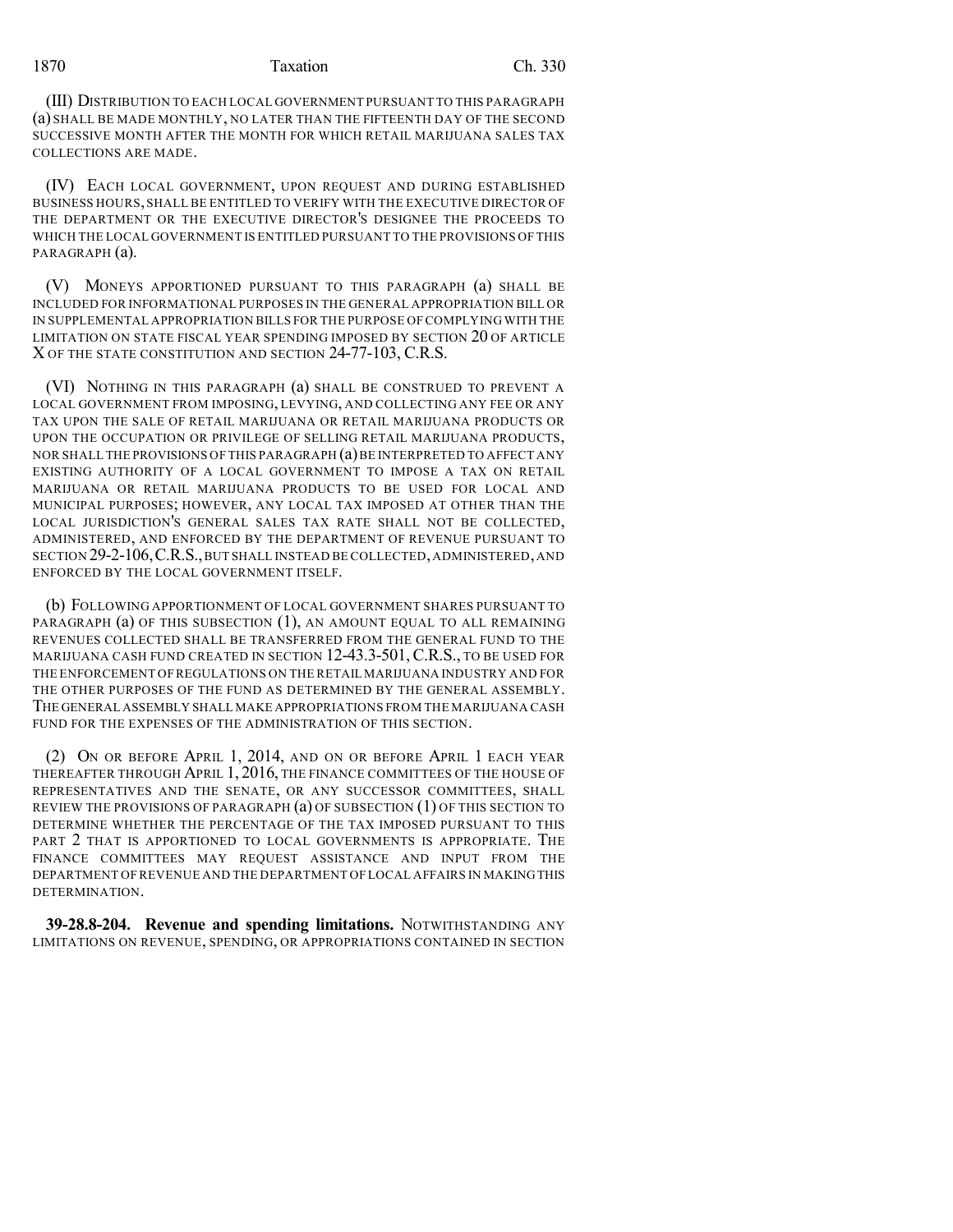20 OF ARTICLE X OF THE STATE CONSTITUTION OR ANY OTHER PROVISION OF LAW, ANY REVENUES GENERATED BY THE RETAIL MARIJUANA SALES TAX IMPOSED PURSUANT TO THIS PART 2 AS APPROVED BY THE VOTERS AT THE STATEWIDE ELECTION IN NOVEMBER 2013,MAY BE COLLECTED AND SPENT AS VOTER-APPROVED REVENUE CHANGES AND SHALL NOTREQUIRE VOTER APPROVAL SUBSEQUENT TO THE VOTER APPROVAL REQUIRED PURSUANT TO PART 4 OF THIS ARTICLE.

**39-28.8-205. Rules.** THE DEPARTMENT SHALL PROMULGATE RULES FOR THE IMPLEMENTATION OF THIS PART 2 IN ACCORDANCE WITH THE "STATE ADMINISTRATIVE PROCEDURE ACT", ARTICLE 4 OF TITLE 24, C.R.S.

#### PART 3 RETAIL MARIJUANA EXCISE TAX

**39-28.8-301. Retailmarijuanaexcise tax-administration- enforcement.**THE TAX IMPOSED PURSUANT TO THIS PART 3 SHALL BE ADMINISTERED AND ENFORCED IN ACCORDANCE WITH THE PROVISIONS OF ARTICLE 21 OF THIS TITLE AND PART 1 OF ARTICLE 26 OF THIS TITLE, INCLUDING, WITHOUT LIMITATION, ANY PENALTIES FOR FAILURE TO MAKE ANY RETURN OR TO COLLECT OR PAY ANY TAX; EXCEPT THAT, IN THE EVENT OF A CONFLICT BETWEEN THE PROVISIONS OF THIS PART 3 AND THE PROVISIONS OF ARTICLE 21 OF THIS TITLE OR PART 1 OF ARTICLE 26 OF THIS TITLE, THE PROVISIONS OF THIS PART 3 SHALL CONTROL.

**39-28.8-302. Retail marijuana - excise tax levied at first transfer from retail marijuana cultivation facility - tax rate.** (1) (a) BEGINNING JANUARY 1, 2014, EXCEPT AS OTHERWISE PROVIDED IN PARAGRAPH  $(b)$  OF THIS SUBSECTION  $(1)$ , THERE IS LEVIED AND SHALL BE COLLECTED, IN ADDITION TO THE SALES TAX IMPOSED PURSUANT TO PART 1 OF ARTICLE 26 OF THIS TITLE AND PART 2 OF THIS ARTICLE, A TAX ON THE FIRST SALE OR TRANSFER OF UNPROCESSED RETAIL MARIJUANA BY A RETAIL MARIJUANA CULTIVATION FACILITY, AT A RATE OF FIFTEEN PERCENT OF THE AVERAGE MARKET RATE OF THE UNPROCESSED RETAIL MARIJUANA.THE TAX SHALL BE IMPOSED AT THE TIME WHEN THE RETAIL MARIJUANA CULTIVATION FACILITY FIRST SELLS OR TRANSFERS UNPROCESSED RETAIL MARIJUANA FROM THE RETAIL MARIJUANA CULTIVATION FACILITY TO A RETAIL MARIJUANA PRODUCT MANUFACTURING FACILITY, A RETAIL MARIJUANA STORE, OR ANOTHER RETAIL MARIJUANA CULTIVATION FACILITY.

(b) THE FIFTEEN PERCENT TAX RATE SPECIFIED IN PARAGRAPH (a) OF THIS SUBSECTION (1) IS THE MAXIMUM TAX RATE THAT MAY BE IMPOSED PURSUANT TO THIS SECTION. AT ANY TIME ON OR AFTER JANUARY 1, 2014, THE GENERAL ASSEMBLY MAY, BY A BILL ENACTED BY THE GENERAL ASSEMBLY AND THAT BECOMES LAW:

(I) ESTABLISH A TAX RATE TO BE IMPOSED PURSUANT TO THIS SUBSECTION (1) THAT IS LOWER THAN FIFTEEN PERCENT OF THE AVERAGE MARKET RATE OF UNPROCESSED RETAIL MARIJUANA AT THE TIME THAT IT IS SOLD OR TRANSFERRED; OR

(II) AFTER ESTABLISHING A TAX RATE THAT IS LOWER THAN FIFTEEN PERCENT PURSUANT TO SUBPARAGRAPH  $(I)$  OF THIS PARAGRAPH  $(b)$ , INCREASE THE TAX RATE TO BE IMPOSED PURSUANT TO THIS SUBSECTION (1); EXCEPT THAT, IN NO EVENT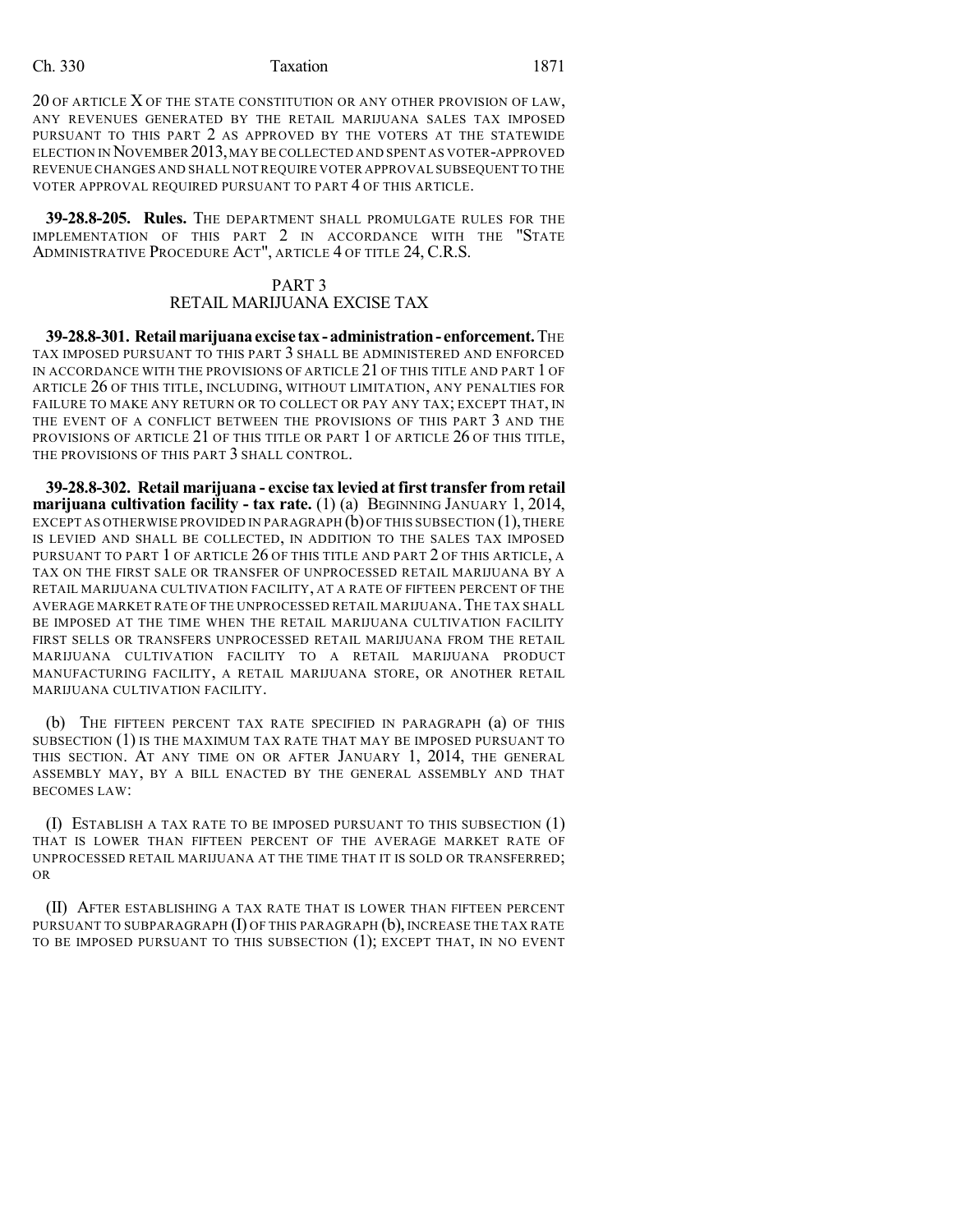SHALL THE GENERAL ASSEMBLY INCREASE THE TAX RATE ABOVE FIFTEEN PERCENT OF THE AVERAGE MARKET RATE OF UNPROCESSED RETAIL MARIJUANA AT THE TIME THAT IT IS SOLD OR TRANSFERRED. NOTWITHSTANDING ANY OTHER PROVISION OF LAW, AN INCREASE IN THE TAX RATE PURSUANT TO THIS SUBPARAGRAPH (II) SHALL NOT REQUIRE VOTER APPROVAL SUBSEQUENT TO THE VOTER APPROVAL REQUIRED PURSUANT TO PART 4 OF THIS ARTICLE.

(2) THE TAX IMPOSED PURSUANT TO SUBSECTION (1) OF THIS SECTION SHALL NOT BE LEVIED ON THE SALE OR TRANSFER OF UNPROCESSED MARIJUANA BY A MARIJUANA CULTIVATION FACILITY TO A MEDICAL MARIJUANA CENTER.

**39-28.8-303. Books and records to be preserved.** (1) EVERY RETAIL MARIJUANA CULTIVATION FACILITY SHALL KEEP AT EACH LICENSED PLACE OF BUSINESS COMPLETE AND ACCURATE ELECTRONIC RECORDS FOR THAT PLACE OF BUSINESS,INCLUDING ITEMIZED INVOICES OF ALLRETAIL MARIJUANA GROWN,HELD, SHIPPED, OR OTHERWISE TRANSPORTED OR SOLD TO RETAIL MARIJUANA PRODUCT MANUFACTURING FACILITIES, RETAIL MARIJUANA STORES, OR OTHER RETAIL MARIJUANA CULTIVATION FACILITIES IN THIS STATE.

(2) THE RECORDS REQUIRED BY SUBSECTION (1) OF THIS SECTION SHALL INCLUDE THE NAMES AND ADDRESSES OF RETAIL MARIJUANA PRODUCT MANUFACTURING FACILITIES,RETAIL MARIJUANA STORES,OR OTHER RETAIL MARIJUANA CULTIVATION FACILITIES TO WHICH UNPROCESSED RETAIL MARIJUANA IS SOLD OR TRANSFERRED, THE INVENTORY OF ALL UNPROCESSED RETAIL MARIJUANA ON HAND, AND OTHER PERTINENT PAPERS AND DOCUMENTS RELATING TO THE SALE OR TRANSFER OF UNPROCESSED RETAIL MARIJUANA.

(3) ARETAIL MARIJUANA CULTIVATION FACILITY SHALL KEEP ITEMIZED INVOICES OF ALL UNPROCESSED MARIJUANA TRANSFERRED TO RETAIL MARIJUANA STORES OWNED OR CONTROLLED BY THE OWNERS OF THE RETAIL MARIJUANA CULTIVATION FACILITY.

(4) EVERY RETAIL MARIJUANA STORE SHALL KEEP AT ITS PLACE OF BUSINESS COMPLETE AND ACCURATE RECORDS TO SHOW THAT ALL RETAIL MARIJUANA RECEIVED BY THE RETAIL MARIJUANA STORE WAS PURCHASED FROM A RETAIL MARIJUANA CULTIVATION FACILITY.THE RETAIL MARIJUANA STORE SHALL PROVIDE A COPY OF SUCH RECORDS TO THE DEPARTMENT IF SO REQUESTED.THE DEPARTMENT MAY ESTABLISH THE ACCEPTABLE FORM OF SUCH RECORDS.

**39-28.8-304. Returns and remittance of tax - civil penalty.** (1) EVERY RETAIL MARIJUANA CULTIVATION FACILITY SHALL FILE A RETURN WITH THE DEPARTMENT EACH MONTH. THE RETURN, WHICH SHALL BE UPON FORMS PRESCRIBED AND FURNISHED BY THE DEPARTMENT, SHALL CONTAIN, AMONG OTHER THINGS, THE TOTAL AMOUNT OF UNPROCESSED RETAIL MARIJUANA SOLD OR TRANSFERRED DURING THE PRECEDING MONTH AND THE TAX DUE THEREON.

(2) EVERY RETAIL MARIJUANA CULTIVATION FACILITY SHALL FILE A RETURN WITH THE DEPARTMENT BY THE TWENTIETH DAY OF THE MONTH FOLLOWING THE MONTH REPORTED AND WITH THE REPORT SHALL REMIT THE AMOUNT OF TAX DUE.

(3) THE DEPARTMENT MAY REQUIRE RETAIL MARIJUANA CULTIVATION FACILITIES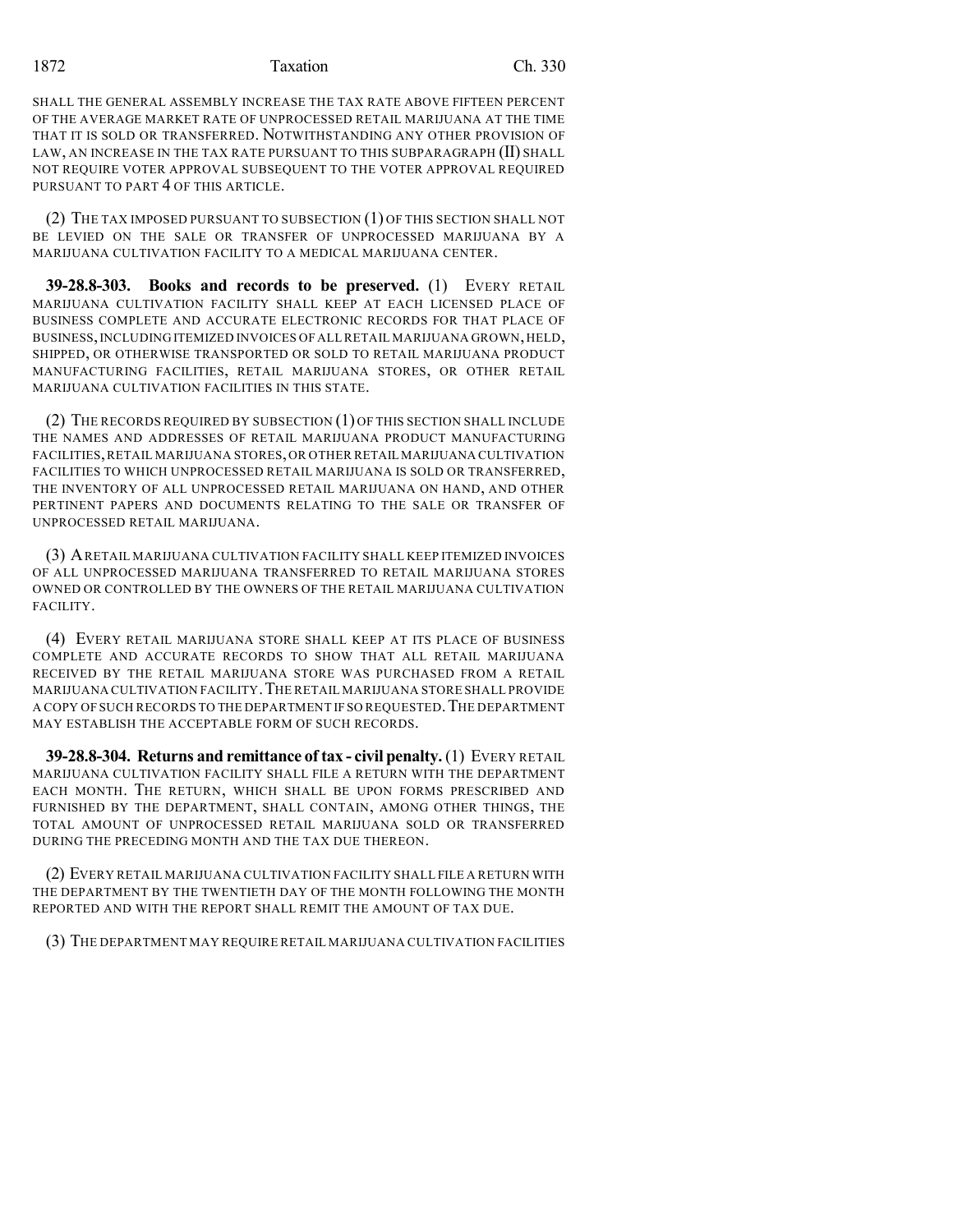TO FILE TAX RETURNS AND REMIT PAYMENTS DUE PURSUANT TO THIS PART 3 ELECTRONICALLY. THE DEPARTMENT SHALL PROMULGATE RULES GOVERNING ELECTRONIC PAYMENT AND FILING.

(4) A RETAIL MARIJUANA CULTIVATION FACILITY SHALL FILE WITH THE DEPARTMENT EVIDENCE OF A SURETY BOND ISSUED BY A COMPANY AUTHORIZED TO DO BUSINESS IN THIS STATE FOR THE BENEFIT OF THE DEPARTMENT IN AN AMOUNT EQUAL TO TWO MONTHS OF THE FACILITY'S ANTICIPATED LIABILITY FOR THE TAX IMPOSED PURSUANT TO THIS PART 3. THE AMOUNT OF THE FACILITY'S ANTICIPATED TAX LIABILITY SHALL BE DETERMINED SOLELY IN THE DISCRETION OF THE RETAIL MARIJUANA CULTIVATION FACILITY.THE DEPARTMENT MAY REQUIRE A FACILITY TO FILE OR A FACILITY MAY CHOOSE TO FILE A REPLACEMENT SURETY BOND IF THE AMOUNT OF THE FACILITY'S ACTUAL TAX LIABILITY CHANGES AFTER THE FACILITY HAS FILED A BOND WITH THE DEPARTMENT PURSUANT TO THIS SUBSECTION (4).

**39-28.8-305. Distribution of tax collected.** (1) ALL MONEYS RECEIVED AND COLLECTED IN PAYMENT OF THE TAX IMPOSED BY THE PROVISIONS OF THIS PART 3 SHALL BE TRANSMITTED TO THE STATE TREASURER, WHO SHALL DISTRIBUTE THE MONEY AS FOLLOWS:

(a) THE FIRST FORTY MILLION DOLLARS RECEIVED AND COLLECTED ANNUALLY SHALL BE TRANSFERRED TO THE PUBLIC SCHOOL CAPITAL CONSTRUCTION ASSISTANCE FUND CREATED BY ARTICLE 43.7 OF TITLE 22, C.R.S., OR TO ANY SUCCESSOR FUND DEDICATED TO A SIMILAR PURPOSE; AND

(b) ANY AMOUNT REMAINING AFTER THE TRANSFER PURSUANT TO PARAGRAPH (a) OF THIS SUBSECTION (1) SHALL BE TRANSFERRED TO THE MARIJUANA CASH FUND CREATED IN SECTION  $12-43.3-501$ , C.R.S.

**39-28.8-306. Prohibited acts - penalties.** IT IS UNLAWFUL FOR ANY RETAIL MARIJUANA CULTIVATION FACILITY TO SELL OR TRANSFER RETAIL MARIJUANA WITHOUT A LICENSE AS REQUIRED BY LAW, OR TO WILLFULLY MAKE ANY FALSE OR FRAUDULENT RETURN OR FALSE STATEMENT ON ANY RETURN, OR TO WILLFULLY EVADE THE PAYMENT OF THE TAX, OR ANY PART THEREOF, AS IMPOSED BY THIS PART 3. ANY RETAIL MARIJUANA CULTIVATION FACILITY OR AGENT THEREOF WHO WILLFULLY VIOLATES ANY PROVISION OF THIS PART 3 SHALL BE PUNISHED AS PROVIDED BY SECTION 39-21-118.

**39-28.8-307. Revenue and spending limitations.** NOTWITHSTANDING ANY LIMITATIONS ON REVENUE, SPENDING, OR APPROPRIATIONS CONTAINED IN SECTION 20 OF ARTICLE X OF THE STATE CONSTITUTION OR ANY OTHER PROVISION OF LAW, ANY REVENUES GENERATED BY THE RETAIL MARIJUANA EXCISE TAX IMPOSED PURSUANT TO THIS PART 3 AS APPROVED BY THE VOTERS AT THE STATEWIDE ELECTION IN NOVEMBER 2013MAY BE COLLECTED AND SPENT AS VOTER-APPROVED REVENUE CHANGES AND SHALL NOT REQUIRE VOTER APPROVAL SUBSEQUENT TO THE VOTER APPROVAL REQUIRED PURSUANT TO PART 4 OF THIS ARTICLE.

**39-28.8-308. Rules.** THE DEPARTMENT SHALL PROMULGATE RULES FOR THE IMPLEMENTATION OF THIS PART 3 IN ACCORDANCE WITH THE "STATE ADMINISTRATIVE PROCEDURE ACT", ARTICLE 4 OF TITLE 24, C.R.S.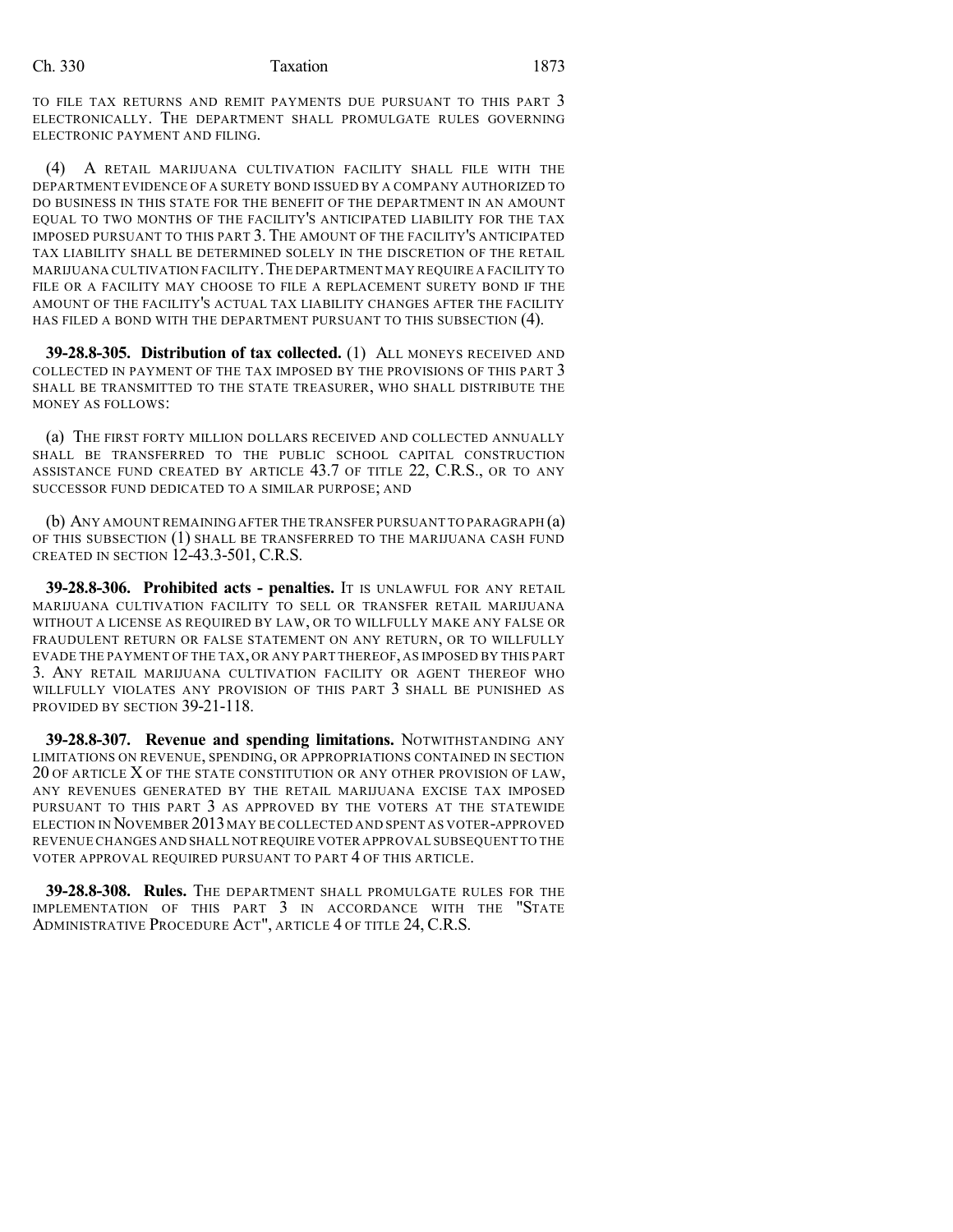#### PART 4 SUBMISSION OF BALLOT QUESTIONS REGARDING RETAIL MARIJUANA SALES AND EXCISE TAX

**39-28.8-401. Submission of ballot questions regarding imposition of retail marijuana sales and excise tax.** (1) THE SECRETARY OF STATE SHALL SUBMIT A BALLOT QUESTION TO A VOTE OF THE REGISTERED ELECTORS OF THE STATE OF COLORADO AT THE STATEWIDE ELECTION TO BE HELD IN NOVEMBER 2013, FOR THEIR APPROVAL OR REJECTION. FOR PURPOSES OF TITLE 1, C.R.S., THE BALLOT QUESTION IS A PROPOSITION.EACH ELECTOR VOTING AT SAID NOVEMBER ELECTION SHALL CAST A VOTE AS PROVIDED BY LAW EITHER "YES/FOR" OR "NO/AGAINST" ON THE PROPOSITION: "SHALL STATE TAXES BE INCREASED BY \$70,000,000 ANNUALLY IN THE FIRST FULL FISCAL YEAR AND BY SUCH AMOUNTS AS ARE RAISED ANNUALLY THEREAFTER BY IMPOSING AN EXCISE TAX OF 15% WHEN UNPROCESSED RETAIL MARIJUANA IS FIRST SOLD OR TRANSFERRED BY A RETAIL MARIJUANA CULTIVATION FACILITY WITH THE FIRST \$40,000,000 OF TAX REVENUES BEING USED FOR PUBLIC SCHOOL CAPITAL CONSTRUCTION AS REQUIRED BY THE STATE CONSTITUTION, AND BY IMPOSING AN ADDITIONAL SALES TAX OF 10% ON THE SALE OF RETAIL MARIJUANA AND RETAIL MARIJUANA PRODUCTS WITH THE TAX REVENUES BEING USED TO FUND THE ENFORCEMENT OF REGULATIONS ON THE RETAIL MARIJUANA INDUSTRY AND OTHER COSTS RELATED TO THE IMPLEMENTATION OF THE USE AND REGULATION OF RETAIL MARIJUANA AS APPROVED BY THE VOTERS, WITH THE RATE OF EITHER OR BOTH TAXES BEING ALLOWED TO BE DECREASED OR INCREASED WITHOUT FURTHER VOTER APPROVAL SO LONG AS THE RATE OF EITHER TAX DOES NOT EXCEED 15%, AND WITH THE RESULTING TAX REVENUE BEING ALLOWED TO BE COLLECTED AND SPENT NOTWITHSTANDING ANY LIMITATIONS PROVIDED BY LAW?"

(2) THE VOTES CAST FOR THE ADOPTION OR REJECTION OF THE QUESTION SUBMITTED PURSUANT TO SUBSECTION (1) OF THIS SECTION SHALL BE CANVASSED AND THE RESULT DETERMINED IN THE MANNER PROVIDED BY LAW FOR THE CANVASSING OF VOTES FOR REPRESENTATIVES IN CONGRESS.

**39-28.8-402. Repeal of article.** (1) THIS ARTICLE IS REPEALED, EFFECTIVE FEBRUARY 1, 2014, IF THE VOTERS AT THE NOVEMBER 2013 STATEWIDE ELECTION DO NOT APPROVE THE QUESTION DESCRIBED IN SECTION 39-28.8-401 AND THE GOVERNOR ISSUES AN OFFICIAL DECLARATION OF THE VOTE THEREON.

(2) THIS SECTION IS REPEALED, EFFECTIVE FEBRUARY 1, 2014, IF THE VOTERS AT THE NOVEMBER 2013 STATEWIDE ELECTION APPROVE THE QUESTION DESCRIBED IN SECTION 39-28.8-401AND THE GOVERNOR ISSUES AN OFFICIAL DECLARATION OF THE VOTE THEREON.

**SECTION 2.** In Colorado Revised Statutes, 12-43.3-501, **amend** (1) as follows:

**12-43.3-501. Marijuana cash fund.** (1) All moneys collected by the state licensing authority pursuant to this article shall be transmitted to the state treasurer, who shall credit the same to the medical marijuana license cash fund, which fund is hereby created and referred to in this section as the "fund". The moneys in the fund shall be subject to annual appropriation by the general assembly to the department of revenue for the direct and indirect costs associated with implementing this article AND ARTICLE 28.8 OF TITLE 39, C.R.S. Any moneys in the fund not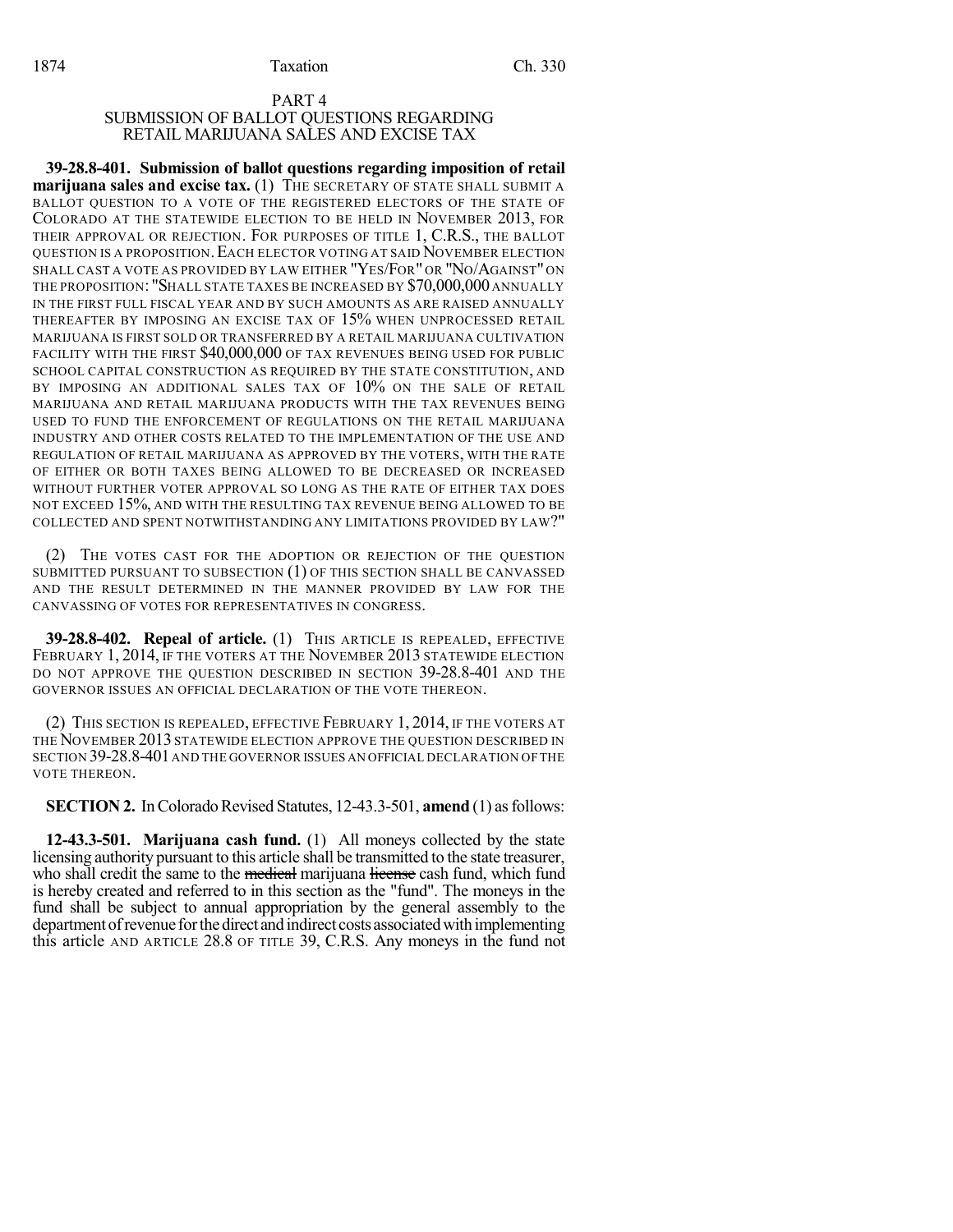expended for the purpose of this article OR ARTICLE 28.8 OF TITLE 39, C.R.S., may be invested by the state treasurer as provided by law. All interest and income derived from the investment and deposit of moneys in the fund shall be credited to the fund. Any unexpended and unencumbered moneys remaining in the fund at the end of a fiscal yearshall remain in the fund and shall not be credited or transferred to the general fund or another fund.

**SECTION 3.** In Colorado Revised Statutes, **add** 17-18-109 as follows:

**17-18-109. Appropriation to comply with section 2-2-703 - HB 13-1318 repeal.** (1) PURSUANT TO SECTION 2-2-703, C.R.S., THE FOLLOWING STATUTORY APPROPRIATION, OR SO MUCH THEREOF AS MAY BE NECESSARY, IS MADE IN ORDER TO IMPLEMENT HOUSE BILL 13-1318, ENACTED IN 2013:

(a) FOR THE FISCAL YEAR BEGINNING JULY 1, 2014, IN ADDITION TO ANY OTHER APPROPRIATION,THERE IS HEREBY APPROPRIATED TO THE DEPARTMENT,OUT OF ANY MONEYS IN THE GENERAL FUND NOT OTHERWISE APPROPRIATED, THE SUM OF TWENTY THOUSAND EIGHT HUNDRED SIXTEEN DOLLARS (\$20,816).

(b) FOR THE FISCAL YEAR BEGINNING JULY 1, 2015, IN ADDITION TO ANY OTHER APPROPRIATION,THERE IS HEREBY APPROPRIATED TO THE DEPARTMENT,OUT OFANY MONEYS IN THE GENERAL FUND NOT OTHERWISE APPROPRIATED, THE SUM OF FOURTEEN THOUSAND NINE HUNDRED EIGHTY-SEVEN DOLLARS (\$14,987).

(2) THIS SECTION IS REPEALED, EFFECTIVE JULY 1, 2016.

**SECTION 4. Appropriation.** In addition to any other appropriation, there is hereby appropriated, out of any moneys in the marijuana cash fund created in section  $12-43.3-501(1)(a)$ , Colorado Revised Statutes, not otherwise appropriated, to the department of revenue, for the fiscal year beginning July 1, 2013, the sum of \$4,246,090 and 11.5 FTE, or so much thereof as may be necessary, to be allocated for the implementation of this act as follows:

| Executive Director's Office, Personal<br>Services and Operating Expenses | \$92,376 and 1.5 FTE  |
|--------------------------------------------------------------------------|-----------------------|
| Executive Director's Office, Vehicle Lease<br>Payments                   | \$9,956               |
| Taxation Business Group, CITA Annual<br>Maintenance and Support          | \$3,400,000           |
| Taxation Business Group,<br><b>Taxation and Compliance Division</b>      | \$576,696 and 8.3 FTE |
| Taxation Business Group,<br>Taxpayer Services Division                   | \$167,062 and 1.7 FTE |

**SECTION 5. Effective date.** (1) Except as specified in subsection (2) of this section, this act takes effect upon passage.